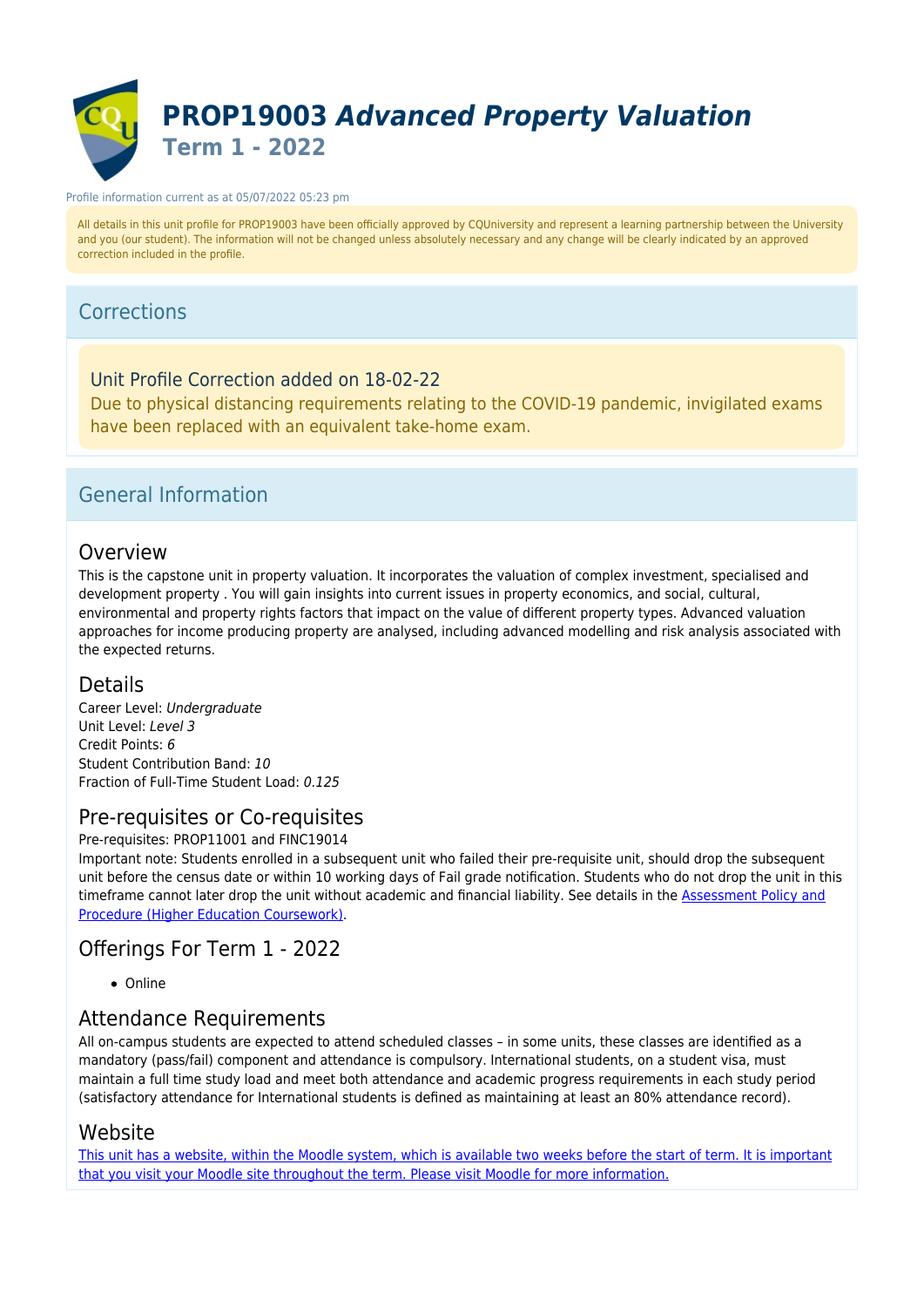## Class and Assessment Overview

### Recommended Student Time Commitment

Each 6-credit Undergraduate unit at CQUniversity requires an overall time commitment of an average of 12.5 hours of study per week, making a total of 150 hours for the unit.

## Class Timetable

**[Regional Campuses](https://handbook.cqu.edu.au/facet/timetables)** Bundaberg, Cairns, Emerald, Gladstone, Mackay, Rockhampton, Townsville

**[Metropolitan Campuses](https://handbook.cqu.edu.au/facet/timetables)** Adelaide, Brisbane, Melbourne, Perth, Sydney

### Assessment Overview

1. **Written Assessment** Weighting: 50% 2. **Examination** Weighting: 50%

### Assessment Grading

This is a graded unit: your overall grade will be calculated from the marks or grades for each assessment task, based on the relative weightings shown in the table above. You must obtain an overall mark for the unit of at least 50%, or an overall grade of 'pass' in order to pass the unit. If any 'pass/fail' tasks are shown in the table above they must also be completed successfully ('pass' grade). You must also meet any minimum mark requirements specified for a particular assessment task, as detailed in the 'assessment task' section (note that in some instances, the minimum mark for a task may be greater than 50%). Consult the [University's Grades and Results Policy](https://www.cqu.edu.au/policy) for more details of interim results and final grades.

## CQUniversity Policies

#### **All University policies are available on the [CQUniversity Policy site.](https://policy.cqu.edu.au/)**

You may wish to view these policies:

- Grades and Results Policy
- Assessment Policy and Procedure (Higher Education Coursework)
- Review of Grade Procedure
- Student Academic Integrity Policy and Procedure
- Monitoring Academic Progress (MAP) Policy and Procedure Domestic Students
- Monitoring Academic Progress (MAP) Policy and Procedure International Students
- Student Refund and Credit Balance Policy and Procedure
- Student Feedback Compliments and Complaints Policy and Procedure
- Information and Communications Technology Acceptable Use Policy and Procedure

This list is not an exhaustive list of all University policies. The full list of University policies are available on the [CQUniversity Policy site.](https://policy.cqu.edu.au/)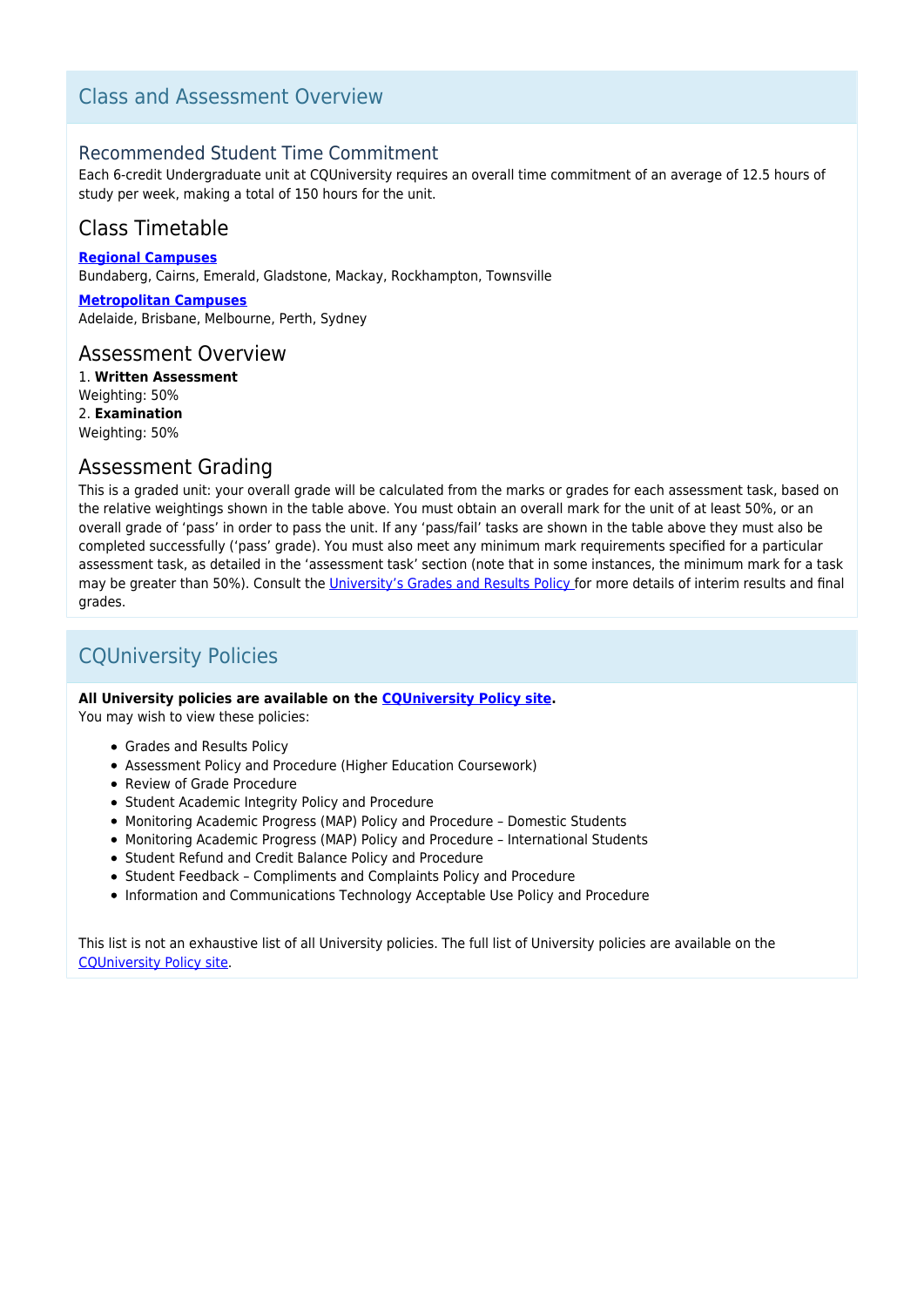## Previous Student Feedback

### Feedback, Recommendations and Responses

Every unit is reviewed for enhancement each year. At the most recent review, the following staff and student feedback items were identified and recommendations were made.

### Feedback from Self-reflection & Student evaluation

#### **Feedback**

Some resources due for renewal

**Recommendation** Revise some teaching resources.

### Feedback from Class grade data

**Feedback**

Grade distribution

### **Recommendation**

If the Covid19 disruptions continue into 2022 attention may be appropriate to additional resources to provide further opportunities for excellence in the absense of deep contact with industry.

### Feedback from Self-reflection & Student evaluation

#### **Feedback**

Additional online tutorials

#### **Recommendation**

Timing of weekly online tutorials will be considered to compensate for diminished industry engagement.

## Unit Learning Outcomes

#### **On successful completion of this unit, you will be able to:**

- 1. Apply advanced valuation methods to value complex or specialised property types.
- 2. Articulate emerging issues in property economics.
- 3. Critically evaluate the factors that impact on the value of property rights and assets.
- 4. Effectively communicate with diverse stakeholders on complex or specialised property.

This unit is an element in the required content for accreditation for Certified Practicing Valuer with the Australian Property Institute.

Students will have the opportunity to pursue Estate Master professional accreditation as an extension to the core activities in this unit related to development analysis. Estate Master accreditation is a widely recognised industry standard within the Australian and international development industry and can benefit the career prospects of students. Accreditation is independent of the university, however students receive a special student package which includes extended student access to the software and a heavily discounted accreditation. Details of how to pursue accreditation will be found on the Moodle site for this unit.

## Alignment of Learning Outcomes, Assessment and Graduate Attributes



### Alignment of Assessment Tasks to Learning Outcomes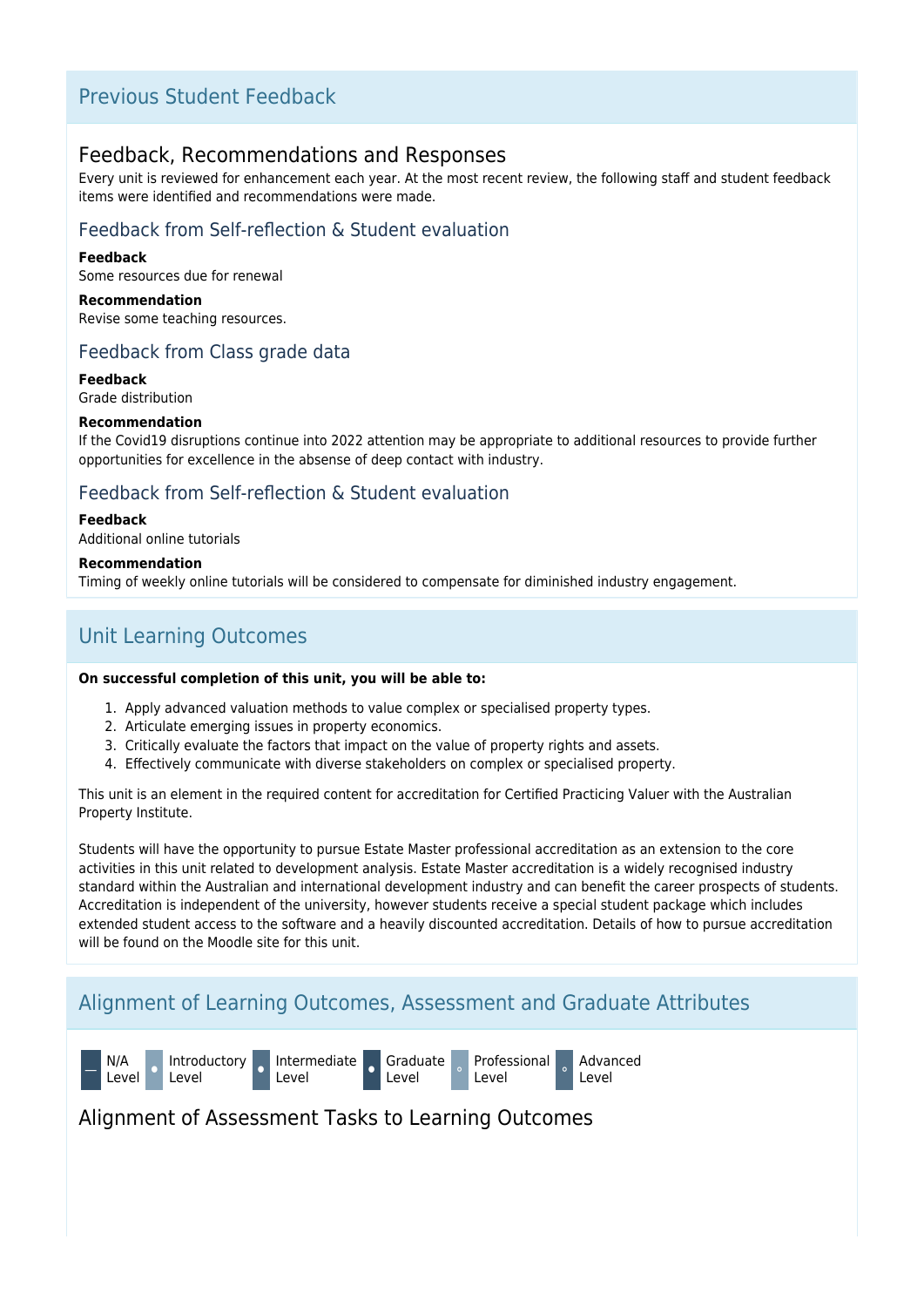| <b>Assessment Tasks</b>      | <b>Learning Outcomes</b> |                         |   |    |  |
|------------------------------|--------------------------|-------------------------|---|----|--|
|                              | 1                        | $\overline{\mathbf{2}}$ | 3 | -4 |  |
| 1 - Written Assessment - 50% | $\bullet$                | $\bullet$               |   |    |  |
| 2 - Examination - 50%        |                          | $\bullet$               |   |    |  |

# Alignment of Graduate Attributes to Learning Outcomes

| <b>Graduate Attributes</b>                          | <b>Learning Outcomes</b> |                |                         |           |  |
|-----------------------------------------------------|--------------------------|----------------|-------------------------|-----------|--|
|                                                     | $\mathbf{1}$             | $\overline{2}$ | $\overline{\mathbf{3}}$ | 4         |  |
| 1 - Communication                                   | $\bullet$                | $\bullet$      | $\bullet$               | $\bullet$ |  |
| 2 - Problem Solving                                 | $\bullet$                | $\bullet$      | $\bullet$               | $\bullet$ |  |
| <b>3 - Critical Thinking</b>                        | $\bullet$                | $\bullet$      | $\bullet$               | $\bullet$ |  |
| <b>4 - Information Literacy</b>                     | $\bullet$                | $\bullet$      | $\bullet$               | $\bullet$ |  |
| 5 - Team Work                                       | $\bullet$                |                |                         |           |  |
| <b>6 - Information Technology Competence</b>        | $\bullet$                | $\bullet$      | $\bullet$               | $\bullet$ |  |
| 7 - Cross Cultural Competence                       | $\bullet$                | $\bullet$      | $\bullet$               | $\bullet$ |  |
| 8 - Ethical practice                                | $\bullet$                | $\bullet$      | $\bullet$               | $\bullet$ |  |
| 9 - Social Innovation                               |                          |                |                         |           |  |
| 10 - Aboriginal and Torres Strait Islander Cultures |                          |                |                         |           |  |
|                                                     |                          |                |                         |           |  |

# Alignment of Assessment Tasks to Graduate Attributes

| <b>Assessment Tasks</b>      | <b>Graduate Attributes</b> |                      |  |  |  |  |  |  |
|------------------------------|----------------------------|----------------------|--|--|--|--|--|--|
|                              |                            | 1 2 3 4 5 6 7 8 9 10 |  |  |  |  |  |  |
| 1 - Written Assessment - 50% |                            |                      |  |  |  |  |  |  |
| 2 - Examination - 50%        |                            |                      |  |  |  |  |  |  |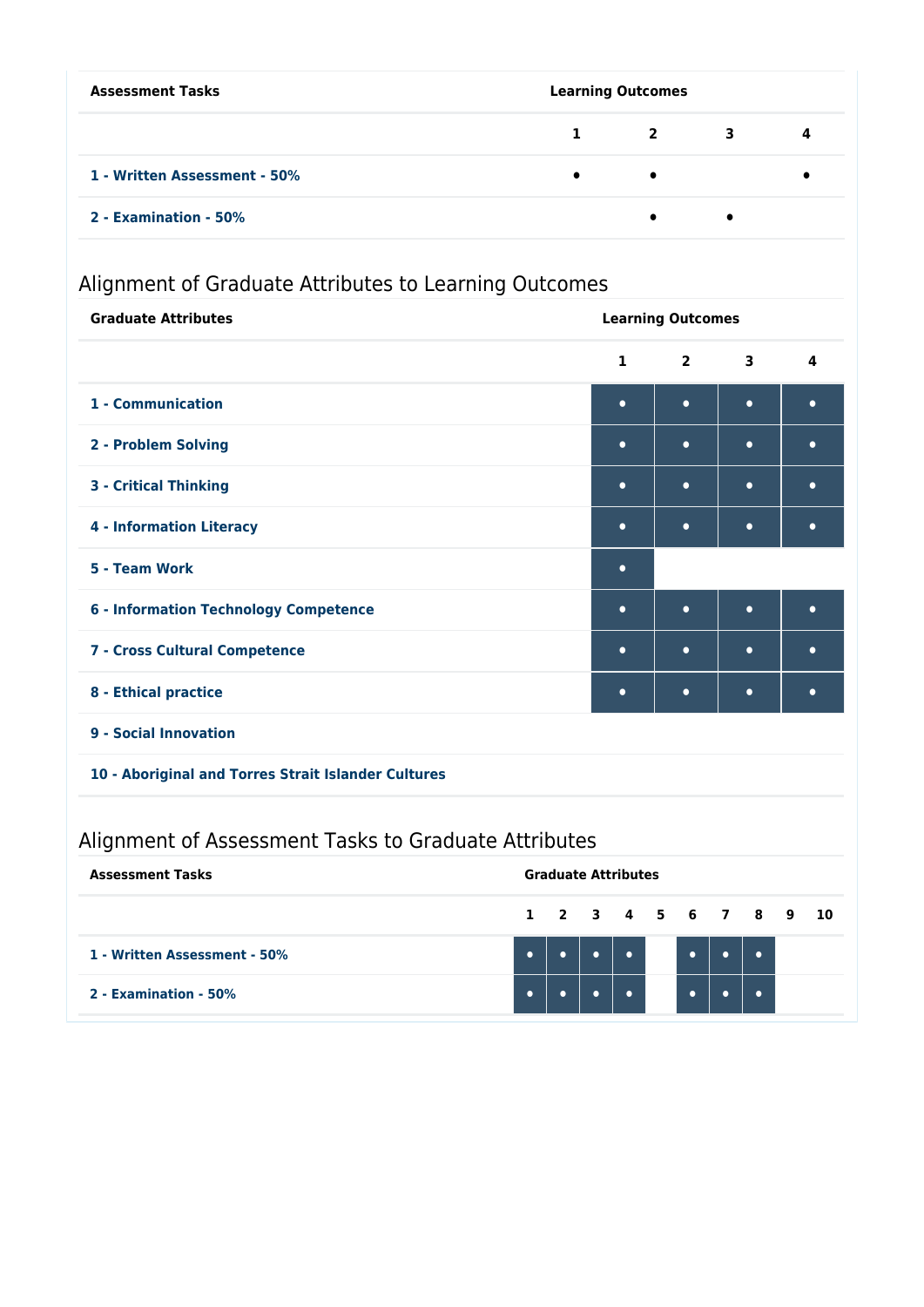## Textbooks and Resources

## Textbooks

### **There are no required textbooks.**

### IT Resources

### **You will need access to the following IT resources:**

- CQUniversity Student Email
- Internet
- Unit Website (Moodle)
- Microsft Office (Word, Excel, PowerPoint) or similar software such as Open Office
- Microsoft office Suite or equivalent (Especially Spreadsheets)
- CoreLogic RPData

## Referencing Style

All submissions for this unit must use the referencing style: [American Psychological Association 7th Edition \(APA 7th](https://delivery-cqucontenthub.stylelabs.cloud/api/public/content/apa-referencing-style.pdf?v=51e1aea7) [edition\)](https://delivery-cqucontenthub.stylelabs.cloud/api/public/content/apa-referencing-style.pdf?v=51e1aea7)

For further information, see the Assessment Tasks.

## Teaching Contacts

#### **Garrick Small** Unit Coordinator [g.small@cqu.edu.au](mailto:g.small@cqu.edu.au)

## Schedule

| Week 1 - 07 Mar 2022                                |                |                                     |
|-----------------------------------------------------|----------------|-------------------------------------|
| <b>Module/Topic</b>                                 | Chapter        | <b>Events and Submissions/Topic</b> |
| Property as investment                              |                |                                     |
| Week 2 - 14 Mar 2022                                |                |                                     |
| <b>Module/Topic</b>                                 | Chapter        | <b>Events and Submissions/Topic</b> |
| Property Cash Flow Studies and Rental<br>Valuations |                |                                     |
| Week 3 - 21 Mar 2022                                |                |                                     |
| <b>Module/Topic</b>                                 | <b>Chapter</b> | <b>Events and Submissions/Topic</b> |
| Partial interests                                   |                |                                     |
| Week 4 - 28 Mar 2022                                |                |                                     |
| <b>Module/Topic</b>                                 | <b>Chapter</b> | <b>Events and Submissions/Topic</b> |
| <b>Ground Rent Determination</b>                    |                |                                     |
| <b>Week 5 - 04 Apr 2022</b>                         |                |                                     |
| <b>Module/Topic</b>                                 | <b>Chapter</b> | <b>Events and Submissions/Topic</b> |
| <b>Development Valuations</b>                       |                |                                     |
| Vacation Week - 11 Apr 2022                         |                |                                     |
| <b>Module/Topic</b>                                 | <b>Chapter</b> | <b>Events and Submissions/Topic</b> |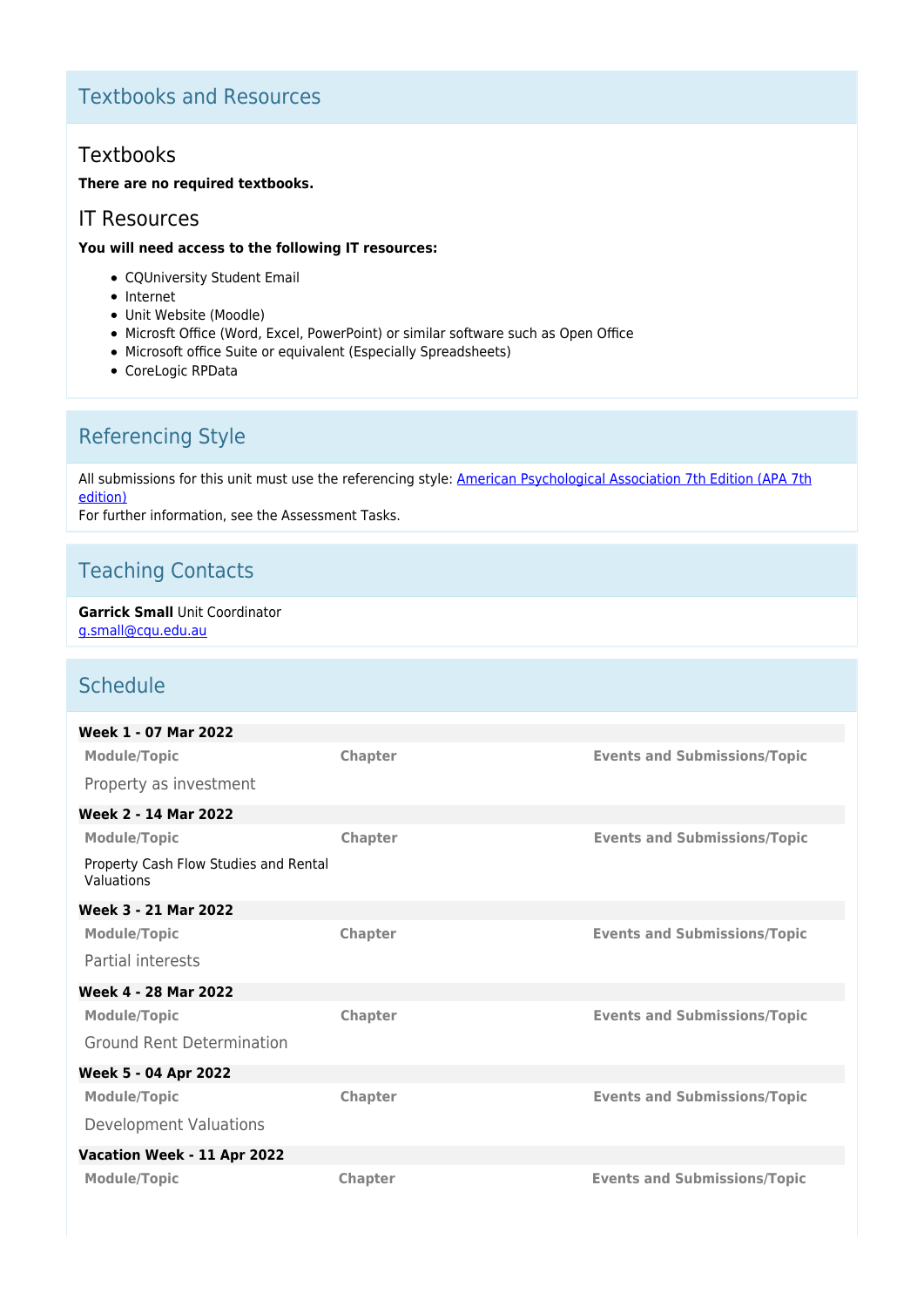| Week 6 - 18 Apr 2022                                     |                                                           |                                                                                       |
|----------------------------------------------------------|-----------------------------------------------------------|---------------------------------------------------------------------------------------|
| <b>Module/Topic</b>                                      | Chapter                                                   | <b>Events and Submissions/Topic</b>                                                   |
| Specialist valuations                                    |                                                           |                                                                                       |
| Week 7 - 25 Apr 2022                                     |                                                           |                                                                                       |
| <b>Module/Topic</b>                                      | Chapter                                                   | <b>Events and Submissions/Topic</b>                                                   |
| <b>Investment Valuation Reports</b>                      |                                                           |                                                                                       |
| Week 8 - 02 May 2022                                     |                                                           |                                                                                       |
| <b>Module/Topic</b>                                      | Chapter                                                   | <b>Events and Submissions/Topic</b>                                                   |
| Valuation of Land Affected by<br><b>Customary Rights</b> | Relevant literature available in the<br>Unit Moodle site. |                                                                                       |
| Week 9 - 09 May 2022                                     |                                                           |                                                                                       |
| <b>Module/Topic</b>                                      | <b>Chapter</b>                                            | <b>Events and Submissions/Topic</b>                                                   |
| Plant & Machinery Valuation                              |                                                           | <b>Advanced Valuation Report Due:</b><br>Week 9 Friday (13 May 2022) 11:59<br>pm AEST |
| Week 10 - 16 May 2022                                    |                                                           |                                                                                       |
| <b>Module/Topic</b>                                      | Chapter                                                   | <b>Events and Submissions/Topic</b>                                                   |
| <b>Emerging Factors in Property</b><br>and Valuation     | Relevant literature available in the<br>Unit Moodle site  |                                                                                       |
| Week 11 - 23 May 2022                                    |                                                           |                                                                                       |
| <b>Module/Topic</b>                                      | Chapter                                                   | <b>Events and Submissions/Topic</b>                                                   |
| Professional Practice and Market<br>Analysis             | Relevant literature available in the<br>Unit Moodle site  |                                                                                       |
| Week 12 - 30 May 2022                                    |                                                           |                                                                                       |
| <b>Module/Topic</b>                                      | Chapter                                                   | <b>Events and Submissions/Topic</b>                                                   |
| Property and the Environment                             | Relevant literature available in the<br>Unit Moodle site  |                                                                                       |
| Review/Exam Week - 06 Jun 2022                           |                                                           |                                                                                       |
| <b>Module/Topic</b>                                      | Chapter                                                   | <b>Events and Submissions/Topic</b>                                                   |
| <b>Exam Week - 13 Jun 2022</b>                           |                                                           |                                                                                       |
| <b>Module/Topic</b>                                      | Chapter                                                   | <b>Events and Submissions/Topic</b>                                                   |

## Term Specific Information

This unit includes training in more advanced use of Microsoft Excel (or similar spreadsheets) and builds on the work done in FINC19014. Students may want to revise the Excel training provided in FINC19014 as a preliminary to working through this module. The Property Gateway contains copies of the relevant content from FINC19014 for revision purposes.

## Assessment Tasks

## 1 Advanced Valuation Report

#### **Assessment Type** Written Assessment

### **Task Description**

This assignment consists of an advanced valuation project of the sort encountered in property economics practice. It will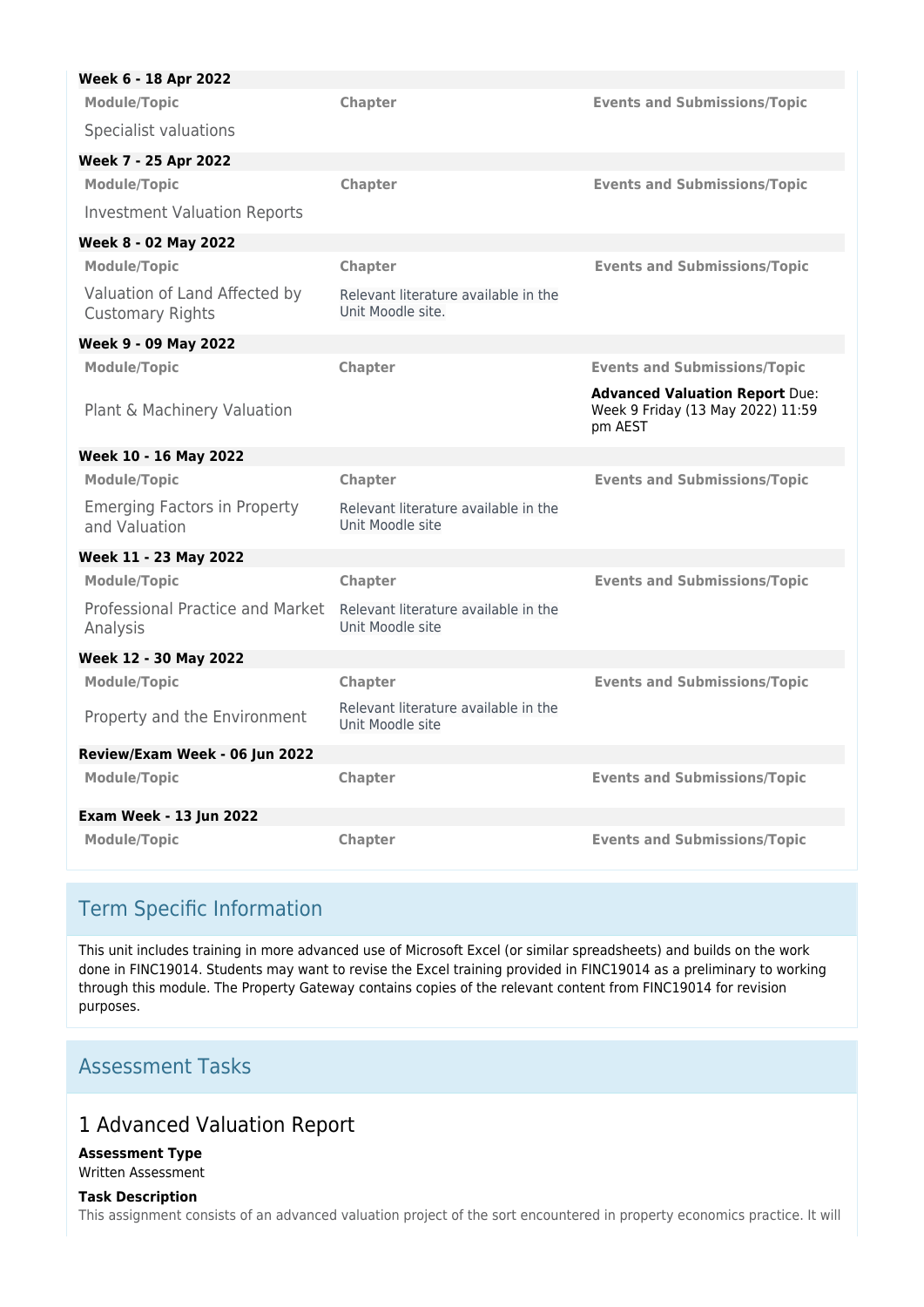require valuation skills and the ability to creatively apply property economics theory to a practical problem in the property investment and/or development arena of an actual investment or specialist property. The submission will consist of a consultancy report based on a valuation.

Specific details will be found on Moodle.

File to be in a word processor format able to be opened by Microsoft Word (e.g. ".doc" format).

### **Assessment Due Date**

Week 9 Friday (13 May 2022) 11:59 pm AEST File to be in a word processor format able to be opened by Microsoft Word (e.g. ".doc" format).

### **Return Date to Students**

Week 11 Friday (27 May 2022)

**Weighting**

50%

#### **Assessment Criteria**

The assessment will be marked against the following criteria:

- 1 Presentation
- 2 Property Description
- 3 Economic Outlook
- 4 Valuation approach
- 5 Computations
- 6 Ground Rent or DF
- 7 Practitioner contact
- 8 Insightfulness

The criteria are not equally weighted and further details of assessment criteria may be found on the Moodle site.

### **Referencing Style**

[American Psychological Association 7th Edition \(APA 7th edition\)](https://delivery-cqucontenthub.stylelabs.cloud/api/public/content/apa-referencing-style.pdf?v=51e1aea7)

#### **Submission**

Online

#### **Learning Outcomes Assessed**

- Apply advanced valuation methods to value complex or specialised property types.
- Articulate emerging issues in property economics.
- Effectively communicate with diverse stakeholders on complex or specialised property.

### **Graduate Attributes**

- Communication
- Problem Solving
- Critical Thinking
- Information Literacy
- Information Technology Competence
- Cross Cultural Competence
- Ethical practice

## Examination

### **Outline**

Complete an invigilated examination.

#### **Date**

During the examination period at a CQUniversity examination centre.

### **Weighting**

50%

#### **Length** 120 minutes

**Exam Conditions**

Open Book.